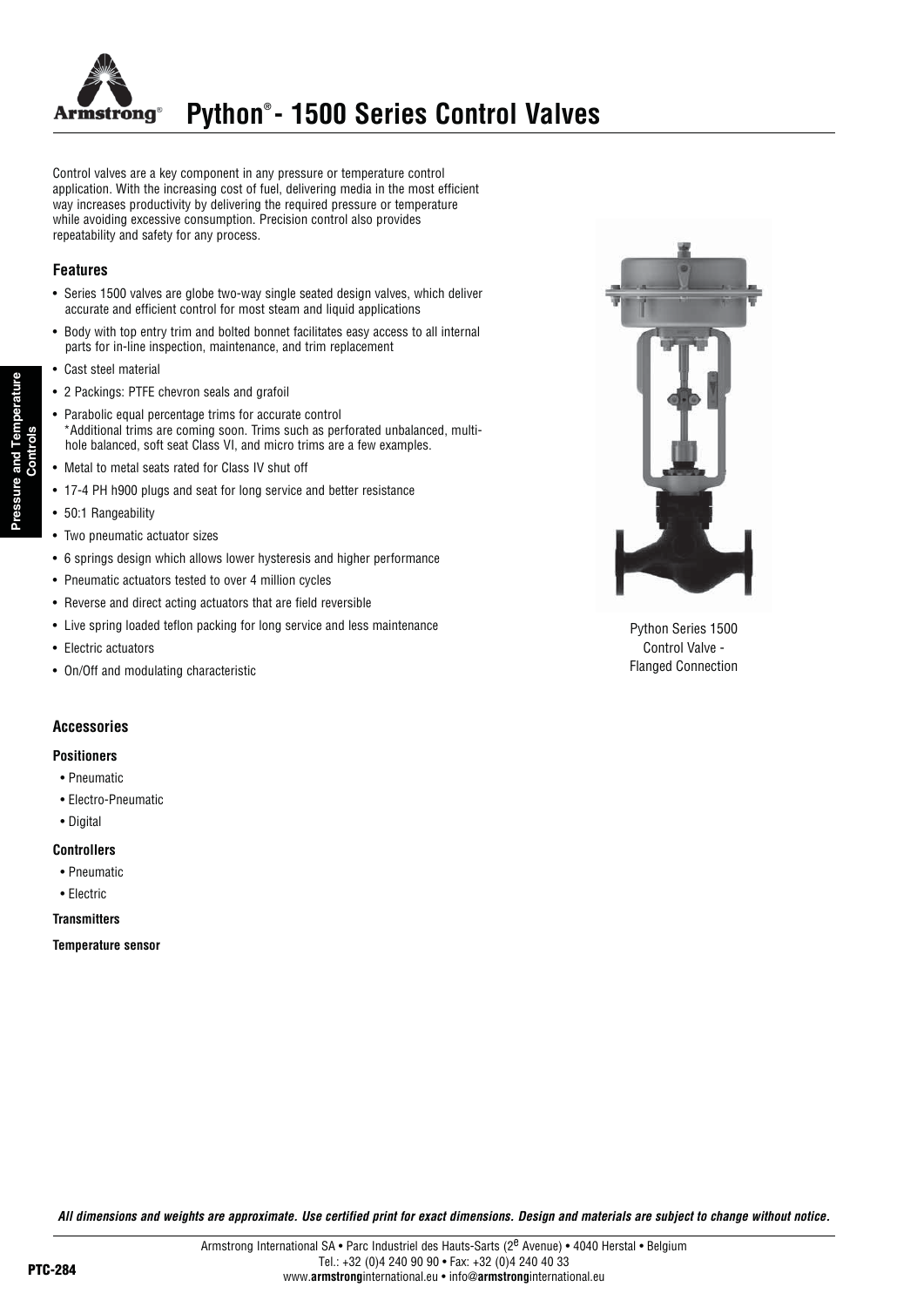

# **Python® - 1500 Series Control Valves**

| Table PTC-285-1. List of Materials |                                                                                                         |  |  |  |  |
|------------------------------------|---------------------------------------------------------------------------------------------------------|--|--|--|--|
| <b>Valve Body</b>                  | GP240GH (1.0619)                                                                                        |  |  |  |  |
| <b>Bonnet</b>                      |                                                                                                         |  |  |  |  |
| Valve/Valve Seat                   | 17-4 PH h900                                                                                            |  |  |  |  |
| <b>Valve Spindle</b>               | <b>ANSI SS 431</b>                                                                                      |  |  |  |  |
| Gland Packing                      | V-Teflon - option 1 (366 $\degree$ F (186 $\degree$ C) Max.)<br>Grafoil - option 2 (800°F (427°C) Max.) |  |  |  |  |
| Yoke                               | Ductile Iron                                                                                            |  |  |  |  |
| <b>Actuator Spring</b>             | <b>SiCr Spring Steel</b>                                                                                |  |  |  |  |
| <b>Actuator Diaphragm</b>          | Nitrile Reinforced with Nylon Fiber                                                                     |  |  |  |  |

| Table PTC-285-2. Technical Data |                      |                      |  |  |  |
|---------------------------------|----------------------|----------------------|--|--|--|
| <b>Flow Characteristic</b>      |                      | Equal Percentage     |  |  |  |
| Leakage                         |                      | <b>ANSI Class IV</b> |  |  |  |
| Rangeability                    |                      | 50:1                 |  |  |  |
| Travel                          | $1/2$ " to $1-1/2$ " | $20 \text{ mm}$      |  |  |  |
|                                 | יפ                   | 30 mm                |  |  |  |

|             | Table PTC-285-3. Dimensions and Weights - 174 cm <sup>2</sup> Actuator and Valve |                  |     |     |     |        |  |  |  |
|-------------|----------------------------------------------------------------------------------|------------------|-----|-----|-----|--------|--|--|--|
| <b>Size</b> |                                                                                  | Face-to-Face "L" | "C" | "D" | "H" | Weight |  |  |  |
| in          |                                                                                  | PN40*            |     |     |     | PN40*  |  |  |  |
|             | mm                                                                               | mm               | mm  | mm  | mm  | kg     |  |  |  |
| 1/2         | 15                                                                               | 130              | 150 | 210 | 431 | 15     |  |  |  |
| 3/4         | 20                                                                               | 150              | 150 | 210 | 431 | 16     |  |  |  |
|             | 25                                                                               | 160              | 150 | 210 | 433 | 18     |  |  |  |
| $1 - 1/4$   | 32                                                                               | 180              | 150 | 210 | 458 | 21     |  |  |  |
| $1 - 1/2$   | 40                                                                               | 200              | 150 | 210 | 458 | 22     |  |  |  |
|             |                                                                                  |                  |     |     |     |        |  |  |  |

\* Flange to EN1092-1. Face to Face to EN558-1 Series 1.

|             | Table PTC-285-4. Dimensions and Weights - 348 cm <sup>2</sup> Actuator and Valve |                  |     |     |     |        |  |  |  |
|-------------|----------------------------------------------------------------------------------|------------------|-----|-----|-----|--------|--|--|--|
| <b>Size</b> |                                                                                  | Face-to-Face "L" | "C" | "D" | "H" | Weight |  |  |  |
| in          | mm                                                                               | PN40*            |     |     |     | PN40*  |  |  |  |
|             |                                                                                  | mm               | mm  | mm  | mm  | kg     |  |  |  |
| 1/2         | 15                                                                               | 130              | 150 | 280 | 481 | 24     |  |  |  |
| 3/4         | 20                                                                               | 150              | 150 | 280 | 481 | 24     |  |  |  |
|             | 25                                                                               | 160              | 150 | 280 | 483 | 28     |  |  |  |
| $1 - 1/4$   | 32                                                                               | 180              | 150 | 280 | 508 | 30     |  |  |  |
| $1 - 1/2$   | 40                                                                               | 200              | 150 | 280 | 508 | 31     |  |  |  |
| C.          | 50                                                                               | 230              | 150 | 280 | 510 | 42     |  |  |  |

\* Flange to EN1092-1. Face to Face to EN558-1 Series 1.



Python Series 1500 Control Valve - Flanged Connection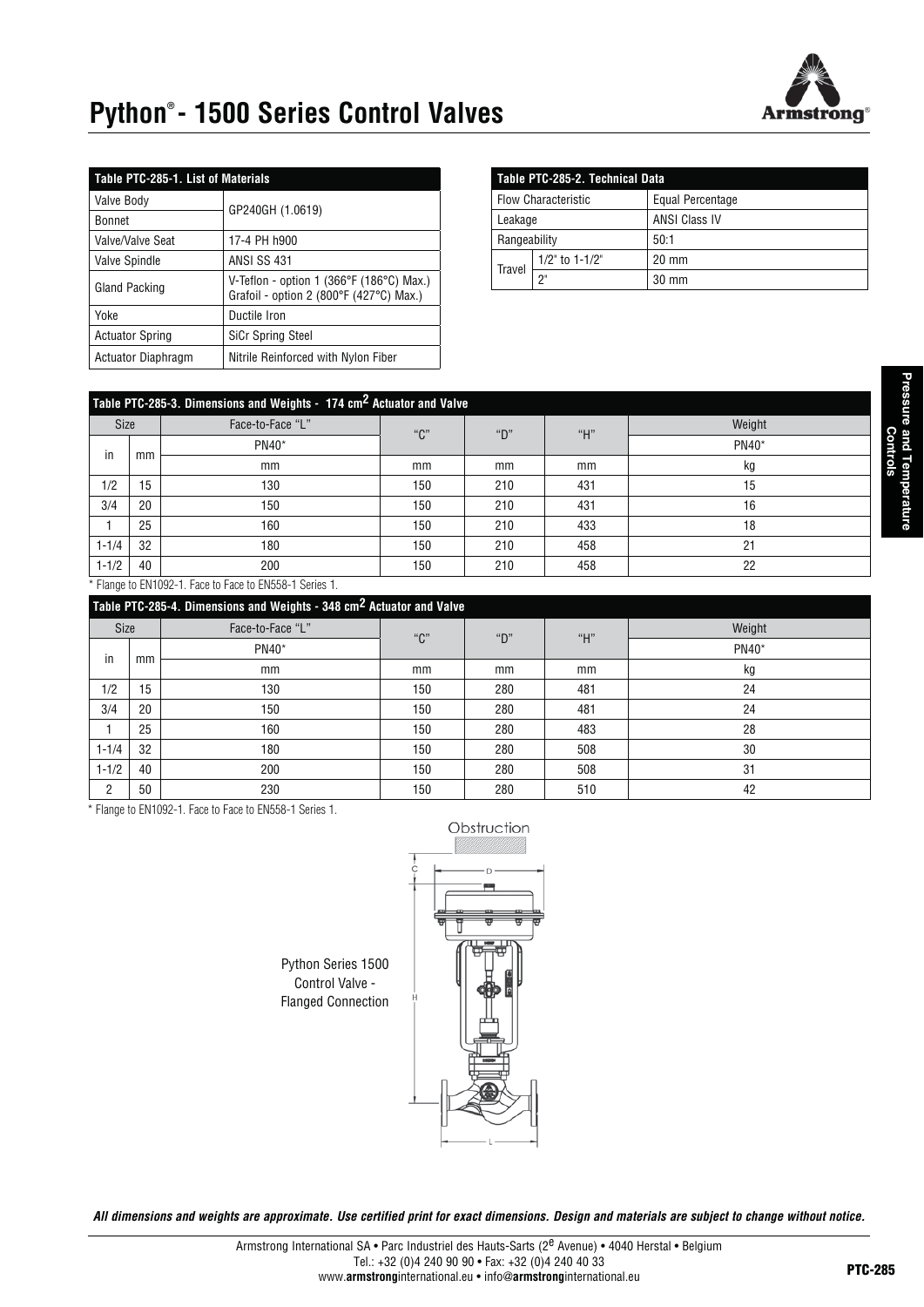

# **Python® - 1500 Series Control Valves**

# **Trim: Parabolic Top Guided**

The Parabolic Top Guided trim is an ideal choice for many applications. It provides equal percent control with precise accuracy. Top Guided trim also can be used in almost any media type with excellent performance. The plug is guided in the lower part of the bonnet minimizing the effect of side thrust on the valve plug and eliminating trim vibration.



|                   | Table PTC-286-1. Contoured Top Guided Cv |                  |      |           |  |  |  |  |
|-------------------|------------------------------------------|------------------|------|-----------|--|--|--|--|
| <b>Valve Size</b> |                                          | <b>Trim Size</b> |      |           |  |  |  |  |
| in                | mm                                       | in               | CV   | <b>KV</b> |  |  |  |  |
|                   |                                          | 1/8              | 0.12 | 0.104     |  |  |  |  |
|                   |                                          | 5/32             | 0.3  | 0.26      |  |  |  |  |
|                   |                                          | 3/16             | 0.5  | 0.43      |  |  |  |  |
| 1/2,              | 15                                       | 9/32             | 1.2  | 1.04      |  |  |  |  |
| 3/4,<br>1         | 20<br>25                                 | 7/16             | 3    | 2.6       |  |  |  |  |
|                   |                                          | 1/2              | 5    | 4.33      |  |  |  |  |
|                   |                                          | 3/4              | 9    | 7.79      |  |  |  |  |
|                   |                                          | $\mathbf{1}$     | 13   | 11.3      |  |  |  |  |
|                   |                                          | 3/4              | 9    | 7.79      |  |  |  |  |
| $1 - 1/4$         | 32                                       | $\mathbf{1}$     | 13   | 11.3      |  |  |  |  |
|                   |                                          | $1 - 1/4$        | 21   | 18.2      |  |  |  |  |
|                   |                                          | $\mathbf{1}$     | 13   | 11.3      |  |  |  |  |
| $1 - 1/2$         | 40                                       | $1 - 1/4$        | 21   | 18.2      |  |  |  |  |
|                   |                                          | $1 - 1/2$        | 30   | 26        |  |  |  |  |
|                   |                                          | $1 - 1/4$        | 21   | 18.2      |  |  |  |  |
| $\overline{2}$    | 50                                       | $1 - 1/2$        | 30   | 26        |  |  |  |  |
|                   |                                          | $\overline{2}$   | 50   | 43.3      |  |  |  |  |

Shade indicates products that are CE Marked according to the PED (2014/68/UE). All the other models comply with the Article 4.3 of the same directive.

| Table PTC-286-2. Pressure Temperature Rating |                    |  |  |  |
|----------------------------------------------|--------------------|--|--|--|
| <b>Temp</b><br>°C                            | <b>PN40</b><br>bar |  |  |  |
| <b>Ambient Temp</b>                          | 40                 |  |  |  |
| 100                                          | 37.1               |  |  |  |
| 150                                          | 35.2               |  |  |  |
| 200                                          | 33.3               |  |  |  |
| 250                                          | 30.4               |  |  |  |
| 300                                          | 27.6               |  |  |  |
| 350                                          | 25.7               |  |  |  |
| 400                                          | 23.8               |  |  |  |

Minimal Temperature: - 10 °C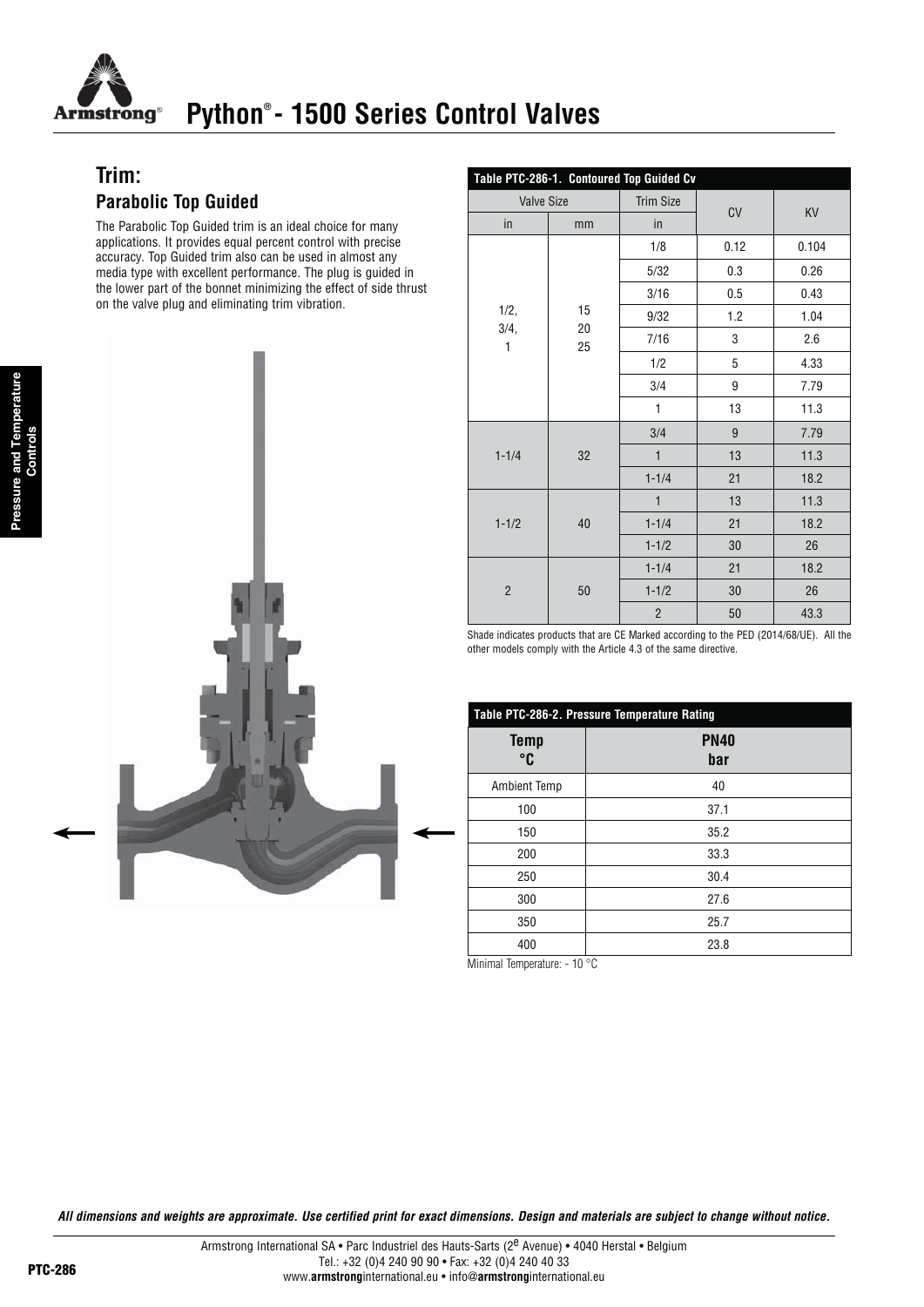# **Python® - 1500 Series Control Valves**



### **Multi-Spring Actuators**

Multi-Spring Actuators are diaphragm actuators with pre-compressed multi-spring construction. They are compact, easy to maintain and quickly reversible. The actuators are suitable for modulating and on/ off applications. Models are available covering small to large thrust requirements.

### **Specifications**

- Maximum Diaphragm Pressure: 4 bar for Model 174 and 348
- Actuator travel: 174: 20 mm 348: 20 mm/30 mm
- Diaphragm: Nitrile reinforced with Nylon fiber
- Operating Temperature Range:  $-40^\circ$  to 80 $^\circ$ C
- Connections: 1/4" NPT (F) for Models 174 and 348
- Permissible Linearity and Hysteresis: ±5% of Signal Pressure Range

### **Features:**

 $\bullet$  Construction – Due to multi-spring arrangement, the actuators are lightweight and compact.

- Reversible The actuators are field reversible without demanding addition or deletion of parts.
- Long service life Rigid, rolling diaphragm construction and durable components provide a long lasting service life.
- Minimum maintenance The actuators are virtually maintenance free.

• Accuracy – Rolling diaphragm construction provides constant effective area throughout the stroke.

• Tested to over 4 million cycles. Full stroke.

### **Direct Acting Actuators (Fail Open)**

The actuator stem moves downward with increasing diaphragm pressure. When this pressure is reduced the opposing spring force moves the actuator stem upward. On air failure, the actuator stem is pulled to the extreme upward position by spring force.

## **Reverse Acting Actuators (Fail Close)**

The actuator stem moves upward with increasing diaphragm pressure. When this pressure is reduced the opposing spring force moves the actuator stem downward. On air failure, the actuator stem is pushed to extreme downward position by spring force.

| Table PTC-287-1. Air Volume Required Per Stroke |                           |  |  |  |  |
|-------------------------------------------------|---------------------------|--|--|--|--|
| <b>Model Number</b>                             | Cubic meter (feet)/Stroke |  |  |  |  |
| $174 \text{cm}^2$ 20mm                          | $0.0004 \text{ m}^3$      |  |  |  |  |
| 348cm <sup>2</sup> 20mm                         | $0.0008$ m <sup>3</sup>   |  |  |  |  |
| 348cm <sup>2</sup> 30mm                         | $0.0012 \text{ m}^3$      |  |  |  |  |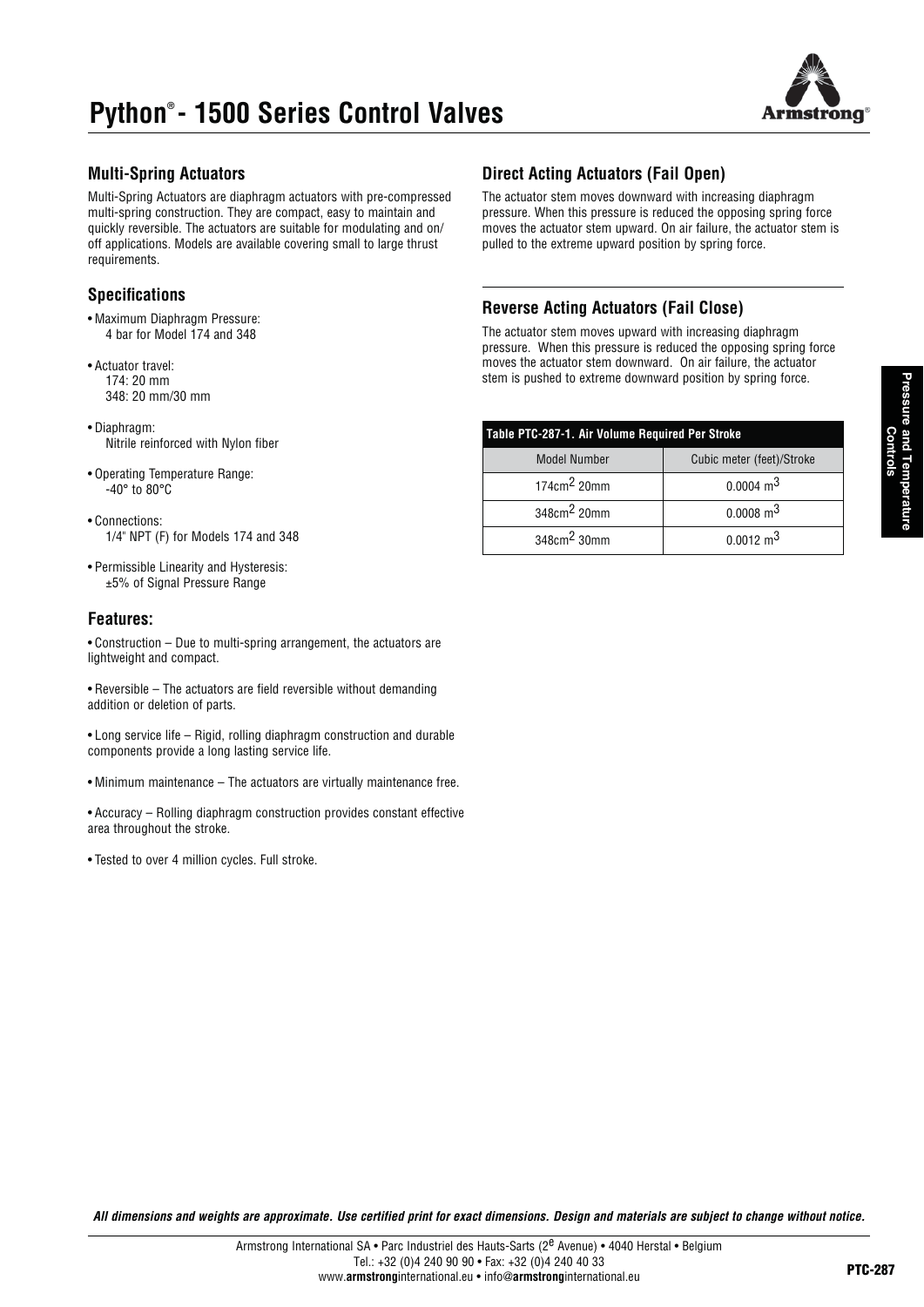

# Python<sup>®</sup> - 1500 Series Control Valve

|                   | Table PTC-288-1. Contoured Top Guided Shut Off Pressure for Reverse Acting Actuator |              |                    |                                                           |                          |                          |                          |                          |                          |                          |                          |                          |                |                |                          |
|-------------------|-------------------------------------------------------------------------------------|--------------|--------------------|-----------------------------------------------------------|--------------------------|--------------------------|--------------------------|--------------------------|--------------------------|--------------------------|--------------------------|--------------------------|----------------|----------------|--------------------------|
|                   | Min. Air                                                                            |              |                    | Maximun Differential Pressure bar ∆ P / Shut Off Pressure |                          |                          |                          |                          |                          |                          |                          |                          |                |                |                          |
| Actuator<br>Model | Supply to<br>Acutator<br>W/ Posit-                                                  | Spring Range | Diap.<br>Area      |                                                           | <b>Trim Size</b>         |                          |                          |                          |                          |                          |                          |                          |                |                |                          |
| No.               | ioner                                                                               |              |                    | CV                                                        | 0.12                     | 0.3                      | 0.5                      | 1.2                      | 3                        | 5                        | 9                        | 13                       | 21             | 30             | 50                       |
|                   | bar                                                                                 | bar          | cm <sup>2</sup>    |                                                           | 1/8"                     | 5/32"                    | 3/16"                    | 9/32"                    | 7/16"                    | $1/2$ "                  | 3/4"                     | 1"                       | $1 - 1/4$ "    | $1 - 1/2"$     | 2"                       |
|                   | 1.3                                                                                 | $0.2 - 1$    |                    |                                                           | 40                       | 40                       | 40                       | 40                       | 33                       | 15                       | 11                       | 6                        | 3              | $\overline{2}$ |                          |
| 174               | 1.5                                                                                 | $0.4 - 1.2$  |                    |                                                           | 40                       | 40                       | 40                       | 40                       | 40                       | 32                       | 24                       | 14                       | $\overline{7}$ | 5              |                          |
| 20mm              | 2.5                                                                                 | $0.6 - 2.2$  | 174cm <sup>2</sup> |                                                           | 40                       | 40                       | 40                       | 40                       | 40                       | 40                       | 37                       | 21                       | 12             | 8              | $\overline{\phantom{a}}$ |
|                   | 2.9                                                                                 | $1.1 - 2.6$  |                    |                                                           | 40                       | 40                       | 40                       | 40                       | 40                       | 40                       | 40                       | 40                       | 23             | 16             |                          |
| 348               | 1.3                                                                                 | $0.2 - 1$    |                    |                                                           | 40                       | 40                       | 40                       | 40                       | 40                       | 32                       | 24                       | 14                       | $\overline{7}$ | 5              |                          |
| 20 <sub>mm</sub>  | 1.5                                                                                 | $0.4 - 1.2$  | 348cm <sup>2</sup> |                                                           | 40                       | 40                       | 40                       | 40                       | 40                       | 40                       | 40                       | 29                       | 16             | 11             |                          |
|                   | 1.3                                                                                 | $0.2 - 1$    |                    |                                                           | $\overline{\phantom{a}}$ | $\overline{\phantom{a}}$ | $\overline{\phantom{a}}$ | $\overline{\phantom{0}}$ | $\overline{\phantom{a}}$ | $\overline{\phantom{a}}$ | $\overline{\phantom{a}}$ | $\overline{\phantom{a}}$ | $7^*$          | $5*$           | $3^*$                    |
| 348               | 1.5                                                                                 | $0.4 - 1.2$  | 348cm <sup>2</sup> |                                                           | $\overline{\phantom{a}}$ | $\overline{\phantom{a}}$ | $\blacksquare$           | $\blacksquare$           | $\overline{\phantom{a}}$ | $\overline{\phantom{a}}$ | $\overline{\phantom{a}}$ | $\overline{\phantom{a}}$ | $16*$          | $11*$          | $6*$                     |
| 30mm              | 2.5                                                                                 | $0.6 - 2.2$  |                    |                                                           | $\blacksquare$           | $\overline{\phantom{a}}$ | $\overline{\phantom{a}}$ | $\overline{\phantom{a}}$ | $\overline{\phantom{a}}$ | $\overline{\phantom{a}}$ | $\overline{\phantom{a}}$ | $\overline{\phantom{a}}$ | $25*$          | $17*$          | $10*$                    |
|                   | 2.9                                                                                 | $1.1 - 2.6$  |                    |                                                           | $\overline{\phantom{a}}$ | $\overline{\phantom{a}}$ | $\overline{\phantom{a}}$ | -                        | $\overline{\phantom{a}}$ | $\overline{\phantom{a}}$ | $\overline{\phantom{a}}$ | ٠                        | $40*$          | $33*$          | $19*$                    |

Do not exceed 60 psig (4 barg) air pressure to the actuator<br>\* For 2" valves with reduced port trims only.

|                         | Table PTC-288-2. Contoured Top Guided Shut Off Pressure for Direct Acting Actuator |              |                    |                                                           |                              |                          |                          |                          |                          |                          |                          |                          |                          |                          |                          |                          |                          |                          |                          |                |   |                |    |    |  |
|-------------------------|------------------------------------------------------------------------------------|--------------|--------------------|-----------------------------------------------------------|------------------------------|--------------------------|--------------------------|--------------------------|--------------------------|--------------------------|--------------------------|--------------------------|--------------------------|--------------------------|--------------------------|--------------------------|--------------------------|--------------------------|--------------------------|----------------|---|----------------|----|----|--|
|                         | Min. Air                                                                           |              |                    | Maximun Differential Pressure bar ∆ P / Shut Off Pressure |                              |                          |                          |                          |                          |                          |                          |                          |                          |                          |                          |                          |                          |                          |                          |                |   |                |    |    |  |
| Actuator<br>Model       | Supply to<br>Acutator<br>W/                                                        | Spring Range | Diap.<br>Area      |                                                           | <b>Trim Size</b>             |                          |                          |                          |                          |                          |                          |                          |                          |                          |                          |                          |                          |                          |                          |                |   |                |    |    |  |
| No.                     | Positioner                                                                         |              |                    | CV                                                        | 0.12                         | 0.3                      | 0.5                      | 1.2                      | 3                        | 5                        | 9                        | 13                       | 21                       | 30                       | 50                       |                          |                          |                          |                          |                |   |                |    |    |  |
|                         | bar                                                                                | bar          | cm <sup>2</sup>    |                                                           | $1/8$ "                      | 5/32"                    | 3/16"                    | 9/32"                    | 7/16"                    | $1/2$ "                  | 3/4"                     | 1"                       | $1 - 1/4$                | $1 - 1/2$                | $2"$                     |                          |                          |                          |                          |                |   |                |    |    |  |
|                         | 1.2                                                                                |              |                    |                                                           | 40                           | 40                       | 40                       | 40                       | 33                       | 15                       | 11                       | 6                        | $\sqrt{3}$               | $\overline{c}$           | $\overline{\phantom{a}}$ |                          |                          |                          |                          |                |   |                |    |    |  |
|                         | 1.5                                                                                |              |                    |                                                           | $\overline{\phantom{a}}$     | $\overline{\phantom{a}}$ | $\overline{\phantom{a}}$ | $\blacksquare$           | 40                       | 40                       | 30                       | 18                       | 10                       | $\overline{7}$           | $\overline{\phantom{a}}$ |                          |                          |                          |                          |                |   |                |    |    |  |
|                         | $\overline{2}$                                                                     |              |                    |                                                           | $\overline{\phantom{a}}$     | $\overline{\phantom{a}}$ | $\overline{\phantom{a}}$ | $\overline{\phantom{a}}$ | $\overline{a}$           | 40                       | 40                       | 37                       | 20                       | 14                       | $\overline{\phantom{a}}$ |                          |                          |                          |                          |                |   |                |    |    |  |
| 174<br>20mm             | 2.5                                                                                | $0.2 - 1$    | 174cm <sup>2</sup> |                                                           | $\overline{\phantom{a}}$     | $\overline{\phantom{a}}$ | $\overline{\phantom{a}}$ | $\overline{\phantom{a}}$ | $\overline{\phantom{a}}$ | $\overline{\phantom{a}}$ | $\overline{\phantom{a}}$ | 40                       | 31                       | 22                       | $\overline{\phantom{a}}$ |                          |                          |                          |                          |                |   |                |    |    |  |
|                         | 3                                                                                  |              |                    |                                                           | $\overline{\phantom{a}}$     | $\overline{\phantom{a}}$ | $\overline{\phantom{a}}$ | $\blacksquare$           | $\overline{\phantom{a}}$ | $\overline{\phantom{a}}$ | $\overline{\phantom{a}}$ | $\overline{\phantom{0}}$ | 40                       | 30                       | $\overline{\phantom{a}}$ |                          |                          |                          |                          |                |   |                |    |    |  |
|                         | 3.5                                                                                |              |                    |                                                           | $\overline{\phantom{a}}$     | $\overline{\phantom{a}}$ | $\overline{\phantom{a}}$ | $\overline{\phantom{a}}$ | $\overline{\phantom{a}}$ | $\overline{a}$           | $\overline{\phantom{a}}$ | $\overline{\phantom{a}}$ | 40                       | 37                       | $\overline{\phantom{a}}$ |                          |                          |                          |                          |                |   |                |    |    |  |
|                         | $\overline{4}$                                                                     |              |                    |                                                           | ÷,                           | ÷,                       | $\overline{\phantom{a}}$ | $\blacksquare$           | $\overline{\phantom{a}}$ | $\overline{\phantom{a}}$ | ÷                        | $\overline{\phantom{a}}$ | $\blacksquare$           | 40                       | $\overline{\phantom{a}}$ |                          |                          |                          |                          |                |   |                |    |    |  |
|                         | 1.2                                                                                |              |                    |                                                           | 40                           | 40                       | 40                       | 40                       | 40                       | 32                       | 24                       | $\overline{4}$           | $\overline{7}$           | $5\phantom{.0}$          | -                        |                          |                          |                          |                          |                |   |                |    |    |  |
|                         | 1.5                                                                                |              |                    |                                                           | $\overline{\phantom{a}}$     | $\overline{\phantom{m}}$ | $\blacksquare$           | $\overline{\phantom{a}}$ | $\blacksquare$           | 40                       | 40                       | 37                       | 20                       | 14                       | $\overline{\phantom{a}}$ |                          |                          |                          |                          |                |   |                |    |    |  |
| 348<br>20 <sub>mm</sub> | $\overline{2}$                                                                     | $0.2 - 1$    | 348cm <sup>2</sup> |                                                           | $\overline{\phantom{a}}$     | $\overline{\phantom{a}}$ | $\overline{\phantom{a}}$ | $\blacksquare$           | $\overline{\phantom{a}}$ | $\blacksquare$           | $\overline{\phantom{a}}$ | 40                       | 40                       | 30                       | $\overline{\phantom{a}}$ |                          |                          |                          |                          |                |   |                |    |    |  |
|                         | 2.5                                                                                |              |                    |                                                           |                              |                          |                          |                          |                          |                          |                          |                          |                          |                          | $\overline{a}$           | $\overline{\phantom{a}}$ | $\overline{\phantom{a}}$ | $\overline{\phantom{a}}$ | $\overline{\phantom{a}}$ | $\overline{a}$ | - | $\overline{a}$ | 40 | 40 |  |
|                         | 3                                                                                  |              |                    |                                                           | $\qquad \qquad \blacksquare$ | $\overline{\phantom{a}}$ | $\overline{\phantom{a}}$ | $\overline{\phantom{a}}$ | $\overline{\phantom{a}}$ | $\overline{\phantom{0}}$ |                          | $\overline{\phantom{m}}$ | $\overline{\phantom{a}}$ | 40                       | $\overline{\phantom{0}}$ |                          |                          |                          |                          |                |   |                |    |    |  |
|                         | 1.2                                                                                |              |                    |                                                           | ÷,                           |                          | $\overline{\phantom{a}}$ | $\overline{a}$           | $\overline{\phantom{a}}$ | Ĭ.                       | ÷,                       | $\overline{a}$           | $7^*$                    | $5*$                     | 3                        |                          |                          |                          |                          |                |   |                |    |    |  |
|                         | 1.5                                                                                |              |                    |                                                           | $\overline{\phantom{a}}$     | $\overline{\phantom{a}}$ | $\overline{\phantom{a}}$ | $\blacksquare$           | $\overline{a}$           | $\overline{\phantom{a}}$ | $\blacksquare$           | $\overline{\phantom{a}}$ | $20*$                    | $14*$                    | 8                        |                          |                          |                          |                          |                |   |                |    |    |  |
|                         | $\overline{2}$                                                                     |              |                    |                                                           | $\blacksquare$               | $\overline{\phantom{a}}$ | $\overline{\phantom{a}}$ | $\blacksquare$           | $\overline{\phantom{a}}$ | $\overline{\phantom{a}}$ | $\overline{\phantom{a}}$ | ÷,                       | $40*$                    | $30*$                    | 17                       |                          |                          |                          |                          |                |   |                |    |    |  |
| 348<br>30mm             | 2.5                                                                                | $0.2 - 1$    | 348cm <sup>2</sup> |                                                           | ÷                            | ÷,                       | $\overline{\phantom{m}}$ | $\overline{\phantom{a}}$ | $\overline{\phantom{a}}$ | $\overline{a}$           | $\overline{\phantom{a}}$ | $\overline{\phantom{a}}$ | $40*$                    | $40*$                    | 26                       |                          |                          |                          |                          |                |   |                |    |    |  |
|                         | 3                                                                                  |              |                    |                                                           | $\overline{\phantom{a}}$     | ÷,                       | $\overline{\phantom{a}}$ | $\blacksquare$           | $\blacksquare$           | ÷,                       | $\overline{\phantom{a}}$ | $\overline{a}$           | $\overline{\phantom{a}}$ | $40*$                    | 34                       |                          |                          |                          |                          |                |   |                |    |    |  |
|                         | 3.5                                                                                |              |                    |                                                           | ÷,                           | $\overline{\phantom{a}}$ | $\overline{\phantom{a}}$ | $\overline{\phantom{a}}$ | $\overline{a}$           | ÷,                       | $\overline{\phantom{a}}$ | $\overline{\phantom{0}}$ | $\overline{\phantom{a}}$ | $\blacksquare$           | 40                       |                          |                          |                          |                          |                |   |                |    |    |  |
|                         | $\overline{4}$                                                                     |              |                    |                                                           | $\overline{\phantom{a}}$     | $\overline{\phantom{a}}$ | $\overline{\phantom{a}}$ | $\overline{\phantom{a}}$ | $\overline{\phantom{a}}$ | $\overline{\phantom{a}}$ | $\overline{\phantom{a}}$ | $\overline{\phantom{a}}$ | $\overline{\phantom{a}}$ | $\overline{\phantom{a}}$ | 40                       |                          |                          |                          |                          |                |   |                |    |    |  |

Do not exceed 4 barg air pressure to the actuator  $*$  For  $2"$  valves with reduced port trims only.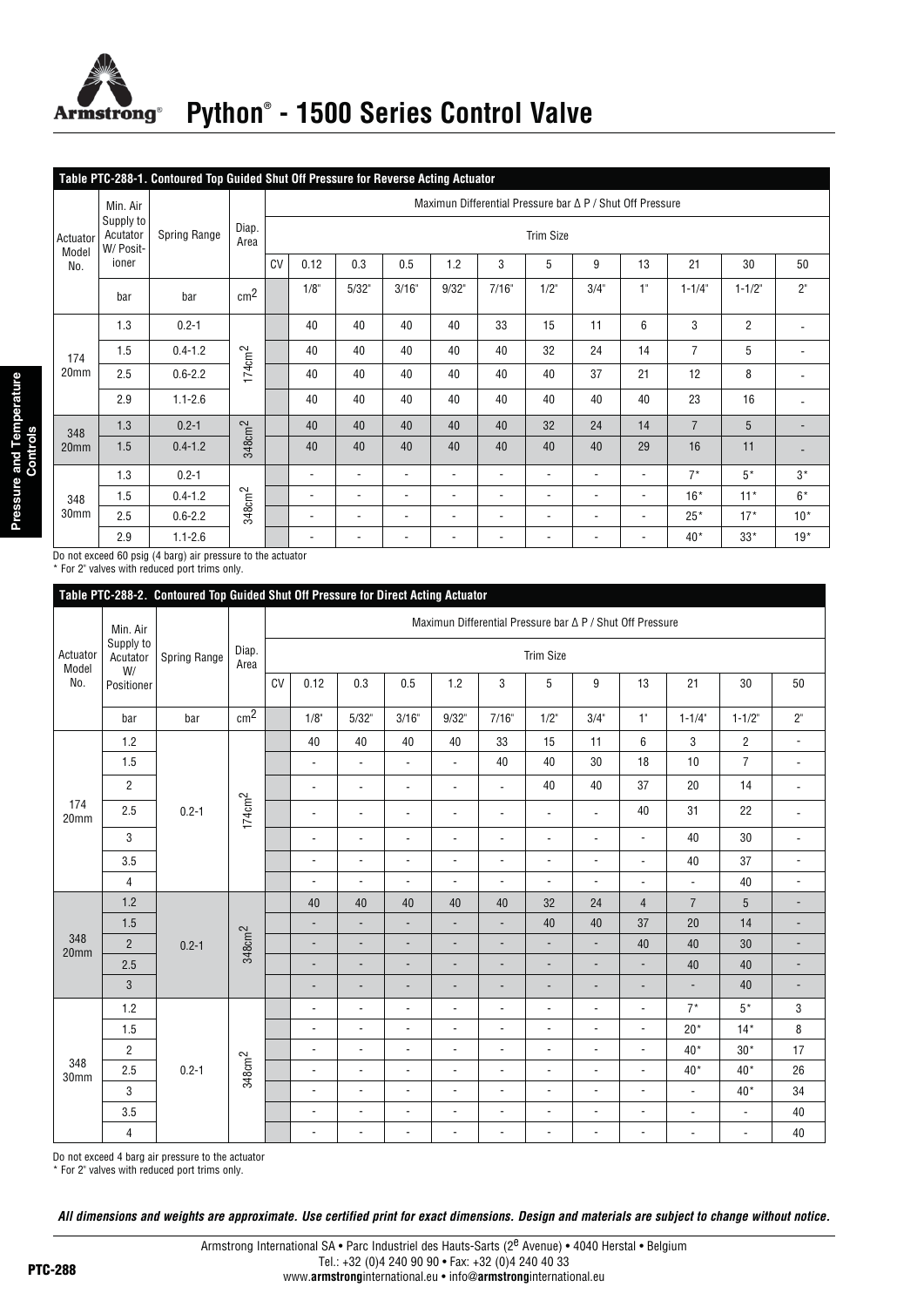

# **Python® - Pneumatic Actuators**

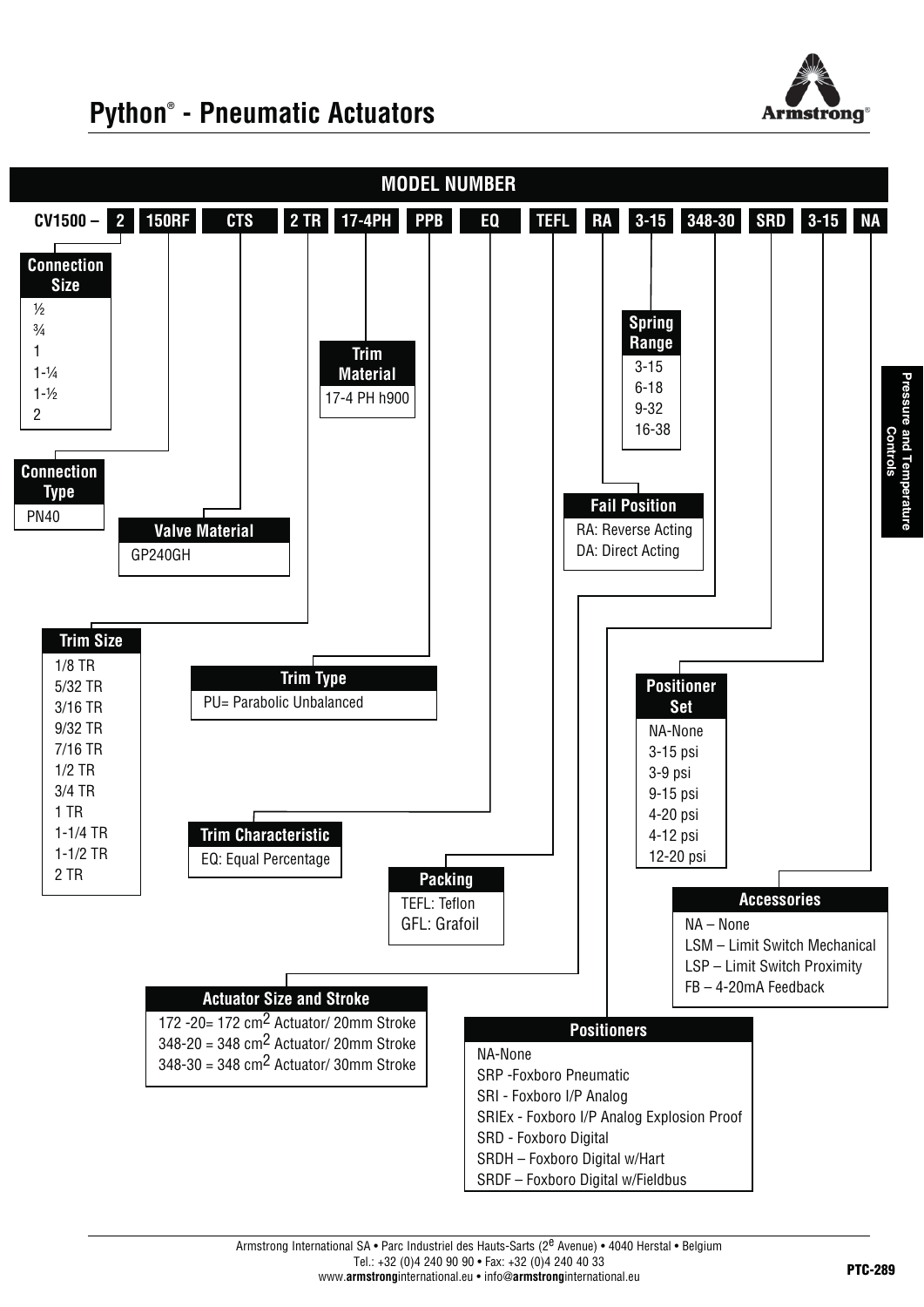

When accurate control of your steam or water application is desired and air is not available, the Python AEL Electric Control Valve will deliver precise control. The electric version of the popular 1500 series control valve is built to out perform and deliver accurate control. The AEL Series Electric Control Valve is constructed and equipped with state of the art industrial materials combined with the standard 1500 series main valve.

### **Product Features:**

- Power: 230 V (24 V AC)
- Frequency 50 Hertz
- Terminal board connection
- Auto/Manual control
- Control signal 4-20 mA, 0-10 volts
- Protection class IP 67
- High thrust capabilities
- Electronic position control
- Metal internal gears
- Compact design

**Pressure and Temperature Controls**

and Temperature

- Mounts to the standard 1500 Series valve body
- Actuators available for valves from 1/2" to 2"

| Table PTC-290-1. Technical Data |                         |  |  |  |  |  |
|---------------------------------|-------------------------|--|--|--|--|--|
| <b>Flow Characteristics</b>     | <b>Equal Percentage</b> |  |  |  |  |  |
| Leakage                         | <b>ANSI Class IV</b>    |  |  |  |  |  |
| Rangeability                    | 50:1                    |  |  |  |  |  |
| Voltage                         | 24V, 230V Power Supply  |  |  |  |  |  |

| Table PTC-290-2. List of Materials |                                         |  |  |  |  |
|------------------------------------|-----------------------------------------|--|--|--|--|
| Valve Body                         | GP240GH                                 |  |  |  |  |
| <b>Bonnet</b>                      |                                         |  |  |  |  |
| Valve/Valve Seat                   | Stainless Steel AISI 17-4 PH h900       |  |  |  |  |
| Valve Stem                         | <b>Stainless Steel 431</b>              |  |  |  |  |
| Gland Packing                      | V-Teflon - Option 1 (366°F (186°C) max) |  |  |  |  |
|                                    | Grafoil - Option 2 (800°F (427°C) max)  |  |  |  |  |
| Yoke                               | Steel                                   |  |  |  |  |
| <b>Actuator Housing</b>            | Aluminum                                |  |  |  |  |



Python Series 1500 AEL Electric Actuator

### **Table PTC-290-3. Pressure Temperature Rating**

| <b>Temp</b><br>°C | <b>PN40</b><br>bar |
|-------------------|--------------------|
| Ambient temp      | 40                 |
| 100               | 37.1               |
| 150               | 35.2               |
| 200               | 33.3               |
| 250               | 30.4               |
| 300               | 27.6               |
| 350               | 25.7               |
| 400               | 23.8               |

Minimal Temperature: - 10 °C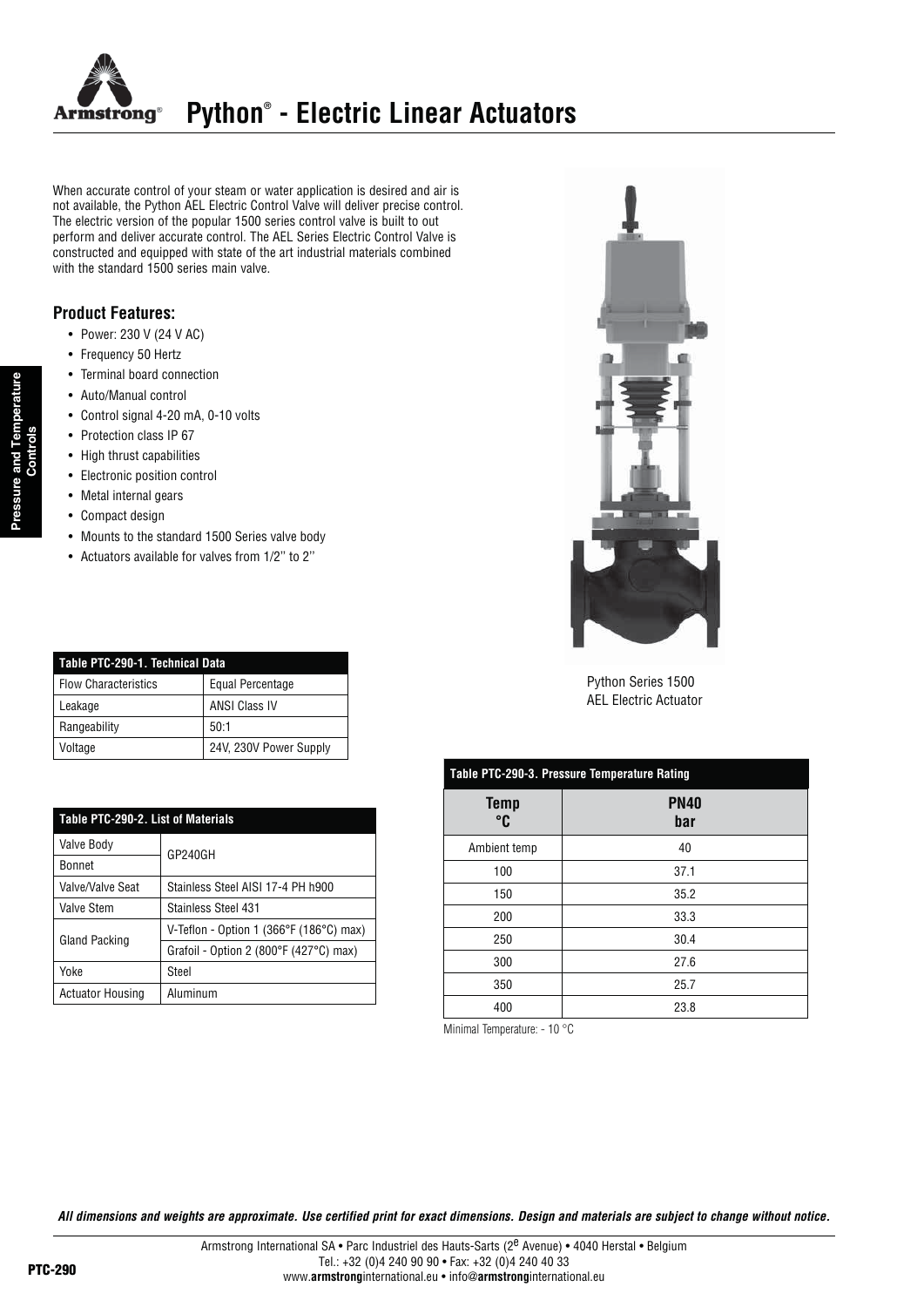

# **Python® - Electric Linear Actuators**

| Table PTC-291-1. Top Guided |                      |                            |                                     |                   |                     |                 |  |  |  |  |
|-----------------------------|----------------------|----------------------------|-------------------------------------|-------------------|---------------------|-----------------|--|--|--|--|
|                             | <b>Size of Valve</b> | $PM40*$                    |                                     |                   |                     |                 |  |  |  |  |
| in                          | mm                   | Switch-off<br>thrust $(N)$ | Max. load<br>thrust $(N)$<br>ON/OFF | Speed<br>(mm/min) | Modulating<br>Model | ON/OFF<br>Model |  |  |  |  |
| 1/2                         | 15                   | 1900                       | 1600                                | 24                | AEL1430             | AEL1490         |  |  |  |  |
| 3/4                         | 20                   | 1900                       | 1600                                | 24                | AEL1430             | AEL1490         |  |  |  |  |
| 1                           | 25                   | 1900                       | 1600                                | 24                | AEL1430             | AEL1490         |  |  |  |  |
| $1 - 1/4$                   | 32                   | 4600                       | 4000                                | 48                | AEL1438             | AEL1498         |  |  |  |  |
| $1 - 1/2$                   | 40                   | 4600                       | 4000                                | 48                | AEL1438             | AEL1498         |  |  |  |  |
| 2                           | 50                   | 7200                       | 6300                                | 48                | AEL1438             | AEL1498         |  |  |  |  |

### **Table PTC-291-2. Contoured Top Guided Shut Off Pressure for Modulating Electric Actuators - bar**

| Actuators | <b>Cv Value</b> | 0.12                     | 0.3  | 0.5                      | 1.2  |      | C   | 9   | 13 | 21        | 30        | 50 |
|-----------|-----------------|--------------------------|------|--------------------------|------|------|-----|-----|----|-----------|-----------|----|
|           | Trim size       | 1/8                      | 5/32 | 3/16                     | 9/32 | 7/16 | 1/2 | 3/4 |    | $1 - 1/4$ | $1 - 1/2$ |    |
| AEL1430   |                 | 40                       | 40   | 40                       | 40   | 40   | 40  | 40  | 27 |           |           |    |
| AEL1438   |                 | $\overline{\phantom{a}}$ |      | -                        |      |      | -   |     |    | 40        |           |    |
| AEL1438   |                 | $\overline{\phantom{a}}$ |      | $\overline{\phantom{a}}$ | -    |      |     |     | -  |           | 35        |    |
| AEL1438   |                 | $\overline{\phantom{0}}$ |      |                          |      |      | -   |     | -  |           |           | 25 |

| Table PTC-291-3. Contoured Top Guided Shut Off Pressure for On/Off Electric Actuators - bar |           |      |                          |      |      |                          |     |     |    |           |           |               |
|---------------------------------------------------------------------------------------------|-----------|------|--------------------------|------|------|--------------------------|-----|-----|----|-----------|-----------|---------------|
| Actuators                                                                                   | Cy Value  | 0.12 | 0.3                      | 0.5  | 1.2  |                          |     |     | 13 | 21        | 30        | 50            |
|                                                                                             | Trim size | 1/8  | 5/32                     | 3/16 | 9/32 | 7/16                     | 1/2 | 3/4 |    | $1 - 1/4$ | $1 - 1/2$ | $\mathcal{P}$ |
| AEL1490                                                                                     |           | 40   | 40                       | 40   | 40   | 40                       | 40  | 40  | 40 | -         |           |               |
| AEL1498                                                                                     |           |      | -                        |      |      | $\overline{\phantom{a}}$ |     |     |    | 40        |           |               |
| AEL1498                                                                                     |           | -    | $\overline{\phantom{a}}$ |      |      | $\overline{\phantom{a}}$ |     |     | -  |           | 40        |               |
| AEL1498                                                                                     |           | -    | -                        |      |      | $\overline{\phantom{a}}$ |     |     |    | -         |           | 36            |

### **Table PTC-291-4. Dimensions and Weights**

| rapic TTO-231-4. Difficiisions and weights |    |       |     |     |        |       |  |  |  |  |
|--------------------------------------------|----|-------|-----|-----|--------|-------|--|--|--|--|
| Face-to-Face "L"<br>Size                   |    | "C"   | "D" | "H" | Weight |       |  |  |  |  |
| in                                         |    | PN40* |     |     |        | PN40* |  |  |  |  |
|                                            | mm | mm    | mm  | mm  | mm     | kg    |  |  |  |  |
| 1/2                                        | 15 | 130   | 160 | 87  | 500    | 10    |  |  |  |  |
| 3/4                                        | 20 | 150   | 160 | 87  | 500    | 11    |  |  |  |  |
|                                            | 25 | 160   | 160 | 87  | 502    | 13    |  |  |  |  |
| $1 - 1/4$                                  | 32 | 180   | 160 | 87  | 546    | 19    |  |  |  |  |
| $1 - 1/2$                                  | 40 | 200   | 160 | 87  | 546    | 20    |  |  |  |  |
| C                                          | 50 | 230   | 160 | 87  | 548    | 29    |  |  |  |  |

\* Flange to EN1092-1. Face to Face to EN558-1 Series 1.



**Pressure and Temperature**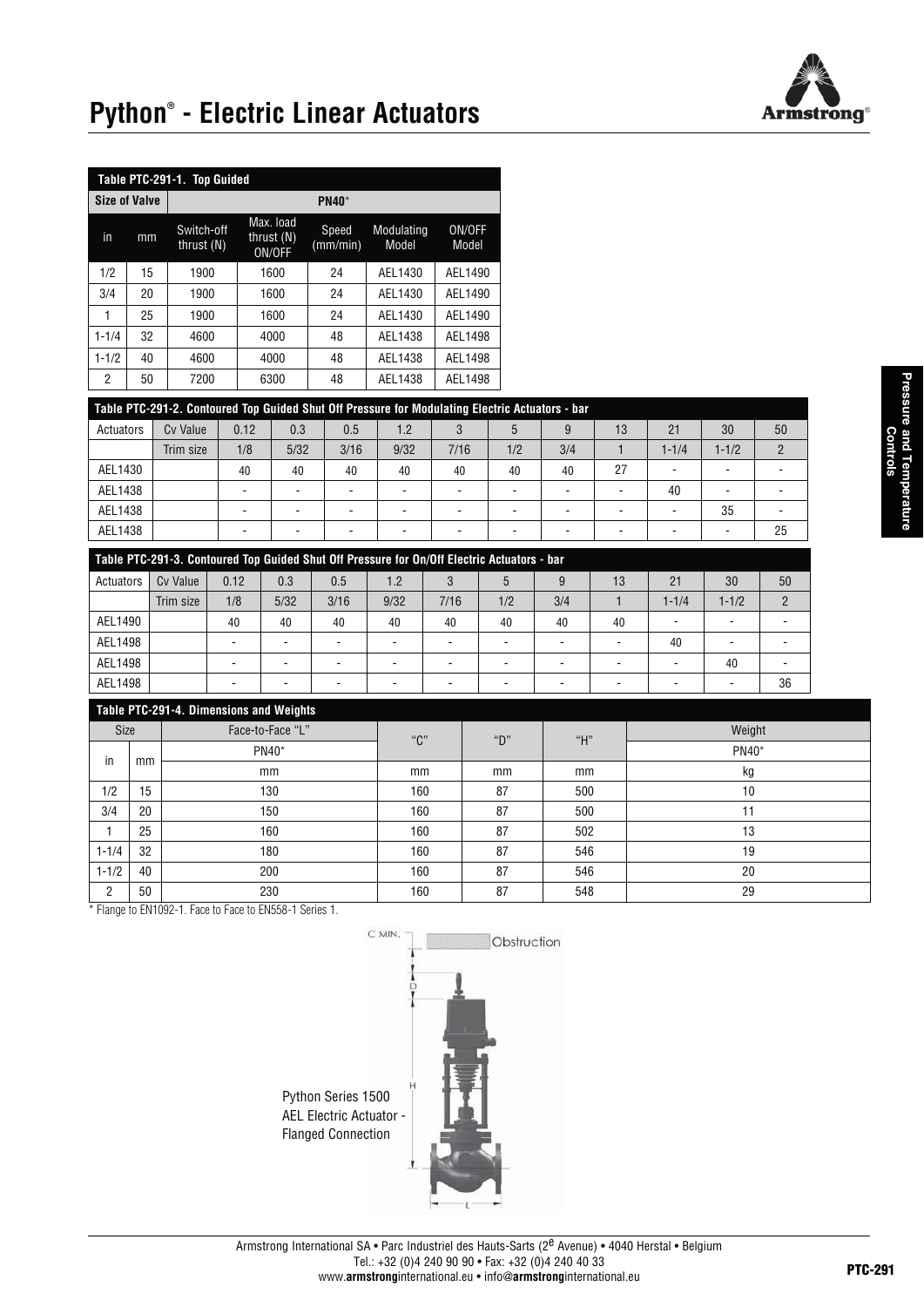